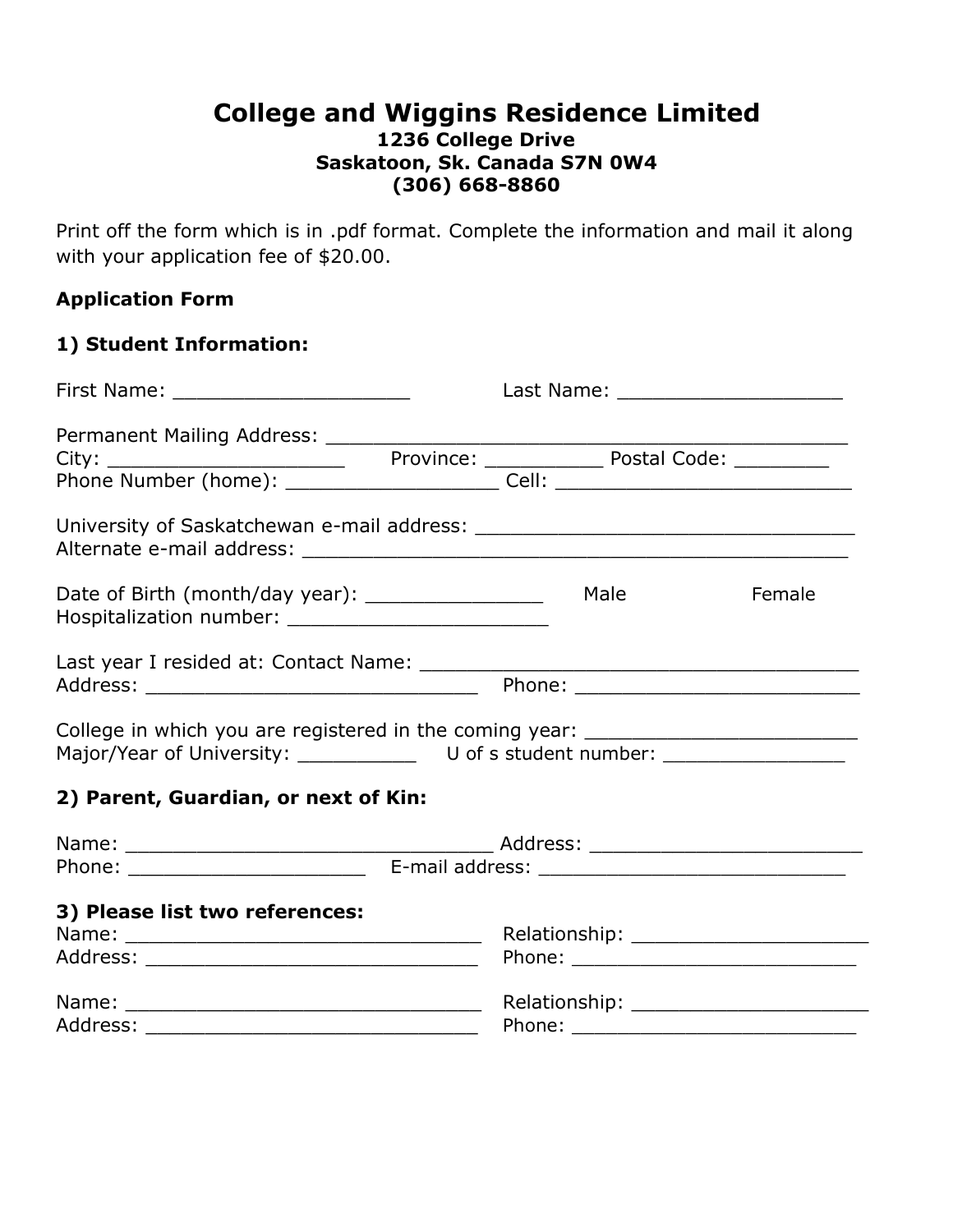# **College and Wiggins Residence Limited 1236 College Drive**

#### **Saskatoon, Sk. Canada S7N 0W4 (306) 668-8860**

# **4) I wish to apply for the following accommodations and parking:**

| Single room (shared bath)                             |            |           |
|-------------------------------------------------------|------------|-----------|
| Double room (shared bath) shared with                 |            |           |
| Am requesting residence parking                       |            |           |
| Vehicle make/model and licence number                 |            |           |
| Do you appreciate quiet time for study?               | YES        | <b>NO</b> |
| How did you hear about College and Wiggins Residence? |            |           |
| Have other family members stayed at this location?    | <b>YES</b> | <b>NO</b> |
| Do you smoke?<br>YFS                                  | NO.        |           |
| Please list scholarships you are receiving.           |            |           |
|                                                       |            |           |

#### **5) \_\_\_\_\_ I am aware that College and Wiggins Residence is alcohol/drug/paraphernalia free and that there is a zero tolerance level with respect to this policy. I am aware that violating this policy can lead to eviction. (Please answer YES in the box)**

# **6) I have enclosed my non refundable \$20.00 application fee / I will mail the application fee.**

# **7) Please review the following application information**:

- *All applicants are to understand the "Conditions of Occupancy" prior to sending application.*
- *Applications will not be fully processed without the \$20.00 application fee (unless arrangements have been made through the residence office)*
- **•** The number of years of residency at College and Wiggins Residence and date of *application are considered when assigning parking spaces and specific room requests.*
- *Applications may be withdrawn without penalty, less application fee, prior to April 30th.*
- *Confirmed applications cancelled after April 30th, but before July 1st may qualify to receive a refund or portion thereof, of their \$500.00 deposit and term deposit if the vacancy is filled within 14 days of cancellation.*
- *Confirmed applications cancelled after June 30th, but before August15th, may qualify to receive a refund of the \$500.00 deposit, less \$75.00 cancellation fee, only if the vacancy is filled immediately.*